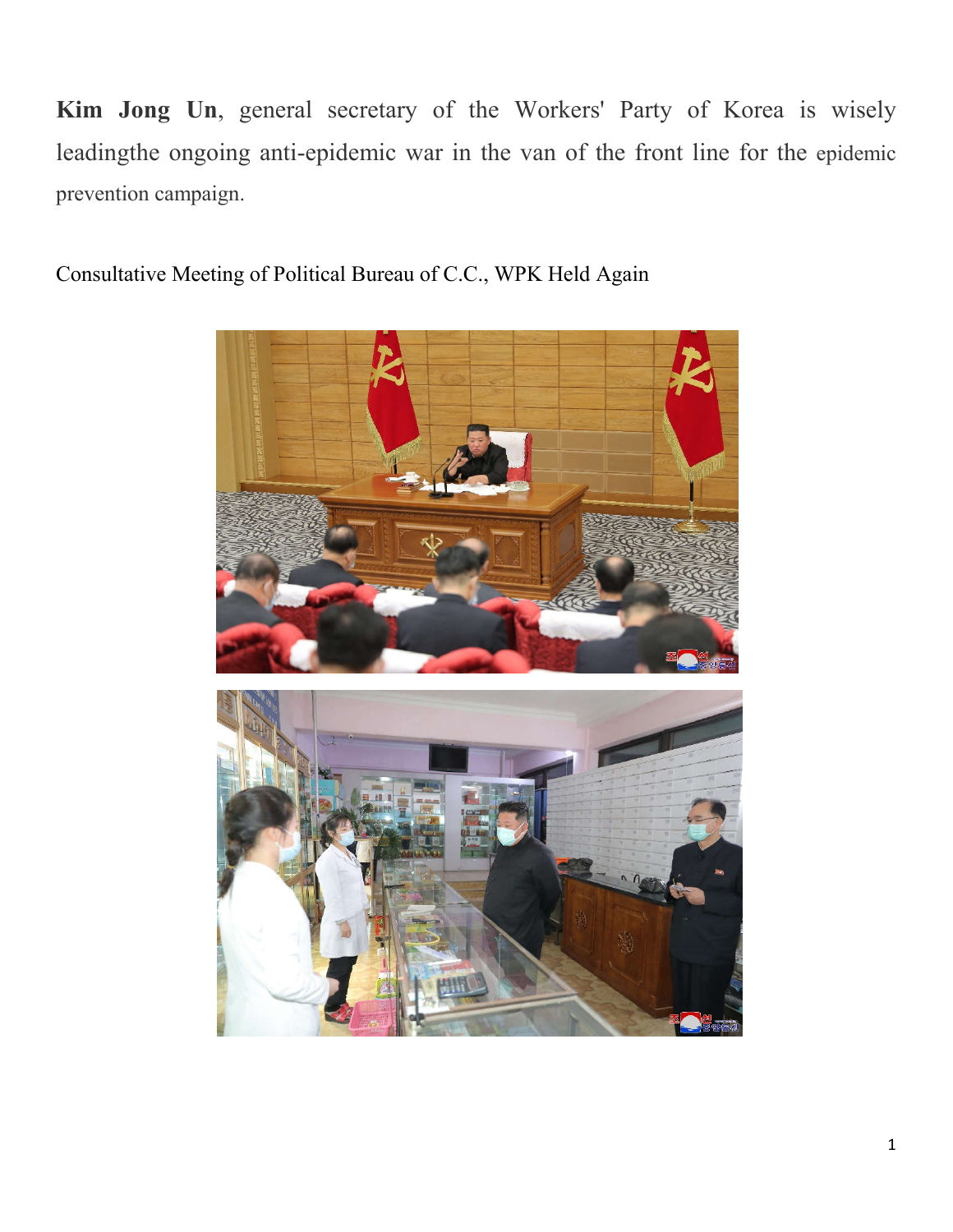Pyongyang, May 16 (KCNA) -- The Political Bureau of the Central Committee of the Workers' Party of Korea convened an emergency consultative meeting again to discuss measures for epidemic prevention on May 15.

**Kim Jong Un**, general secretary of the Workers' Party of Korea, guided the consultative meeting.

Attending the meeting were members of the Presidium of the Political Bureau of the WPK Central Committee and members and alternate members of the Political Bureau of the Party Central Committee.

Present there as observers were officials of the state emergency epidemic prevention sector and a leading official of the Ministry of Public Health.

The Political Bureau heard the report by the state emergency epidemic prevention headquarters on the spread of the epidemic as of May 15.

The consultative meeting intensively discussed the issue of reexamining the statewide epidemic prevention work and quickly correcting the deviations revealed in the supply of medicines after the state epidemic prevention system was switched over to the maximum emergency epidemic prevention system.

The respected General Secretary referred to the supply of medicines throughout the country and analyzed the current situation in which the Political Bureau of the Party Central Committee issued an emergency order to immediately release and timely supply the state reserve medicines to swiftly contain and control the spread of the epidemic and an order for all pharmacies to switch over to the 24 hour operation system but the orders have not yet been carried out properly and medicines have not been properly supplied to pharmacies.

Pointing out that the medicines provided by the state have not been supplied to inhabitants through pharmacies correctly in time, he said it is because officials of the Cabinet and public health sector in charge of the supply have not rolled up their sleeves, not properly recognizing the present crisis but only talking about the spirit of devotedly serving the people. He strongly criticized the Cabinet and public health sector for their irresponsible work attitude and organizing and executing ability.

Referring to the fact that the judicial and prosecutorial sector that are obliged to powerfully guarantee the implementation of the Party's policies by law has failed to exercise legal supervision and control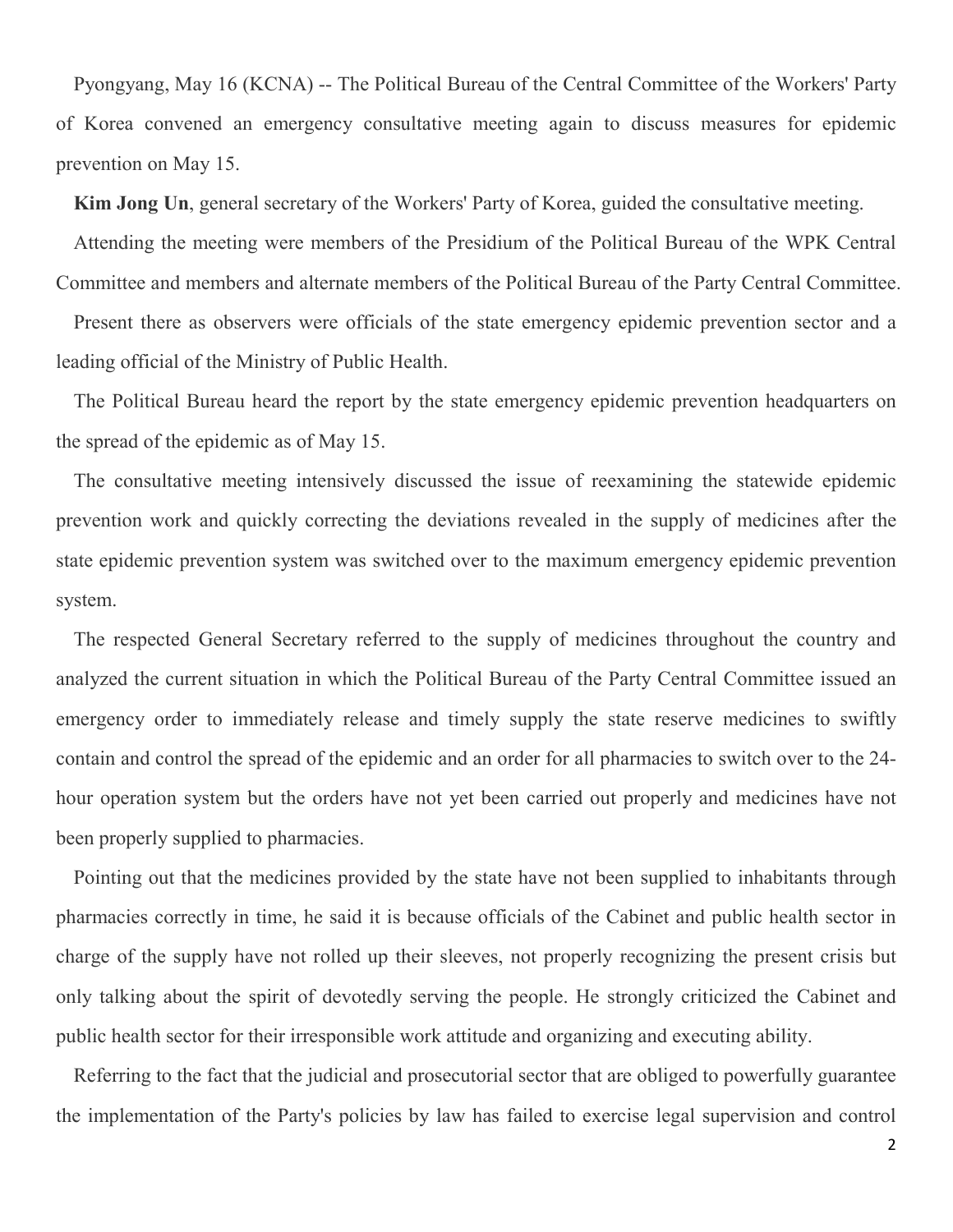properly and correct several negative phenomena in the nationwide handling and sale of medicines so as to make the administrative order concerning the supply of medicines be immediately and exactly carried out, he censured the director of the Central Public Prosecutors Office for the idleness and negligence of his duty not feeling any responsibility and compunction and playing any role.

He referred to a series of deviations from the overall epidemic prevention work and took practical measures for correcting them immediately.

He issued an order of the chairman of the WPK Central Military Commission on immediately stabilizing the supply of medicines in Pyongyang City by involving the powerful forces of the military medical field of the People's Army.

Saying that if all leading officials do not exert themselves and display their strenuous and fighting spirit, rare ability and wisdom, they can not take the strategic initiative in the ongoing anti-epidemic war, he added.

Stressing that officials should not allow any slightest imperfection and vulnerable points by maintaining high tension and vigilance in the acute anti-epidemic war and scrupulously organizing and guiding every work in a scientific way, he said that they should take the lead in the epidemic prevention campaign through their effective work and result.

On the basis of the detailed analysis of the present epidemic prevention situation in the country, he discussed ways for enforcing the epidemic prevention policies more efficiently and indicated the orientation and goal for the immediate struggle.

The consultative meeting discussed the issue of improving the state's administrative control over the emergency epidemic prevention work, the issue of thoroughly ensuring the hygienic safety of medicines at pharmacies, the issue of further strengthening the legal control over the epidemic prevention work and the issue of enhancing the state's capability for coping with crisis.

Just after ending the meeting, he visited pharmacies in Pyongyang City to acquaint himself with the supply of medicines.

3